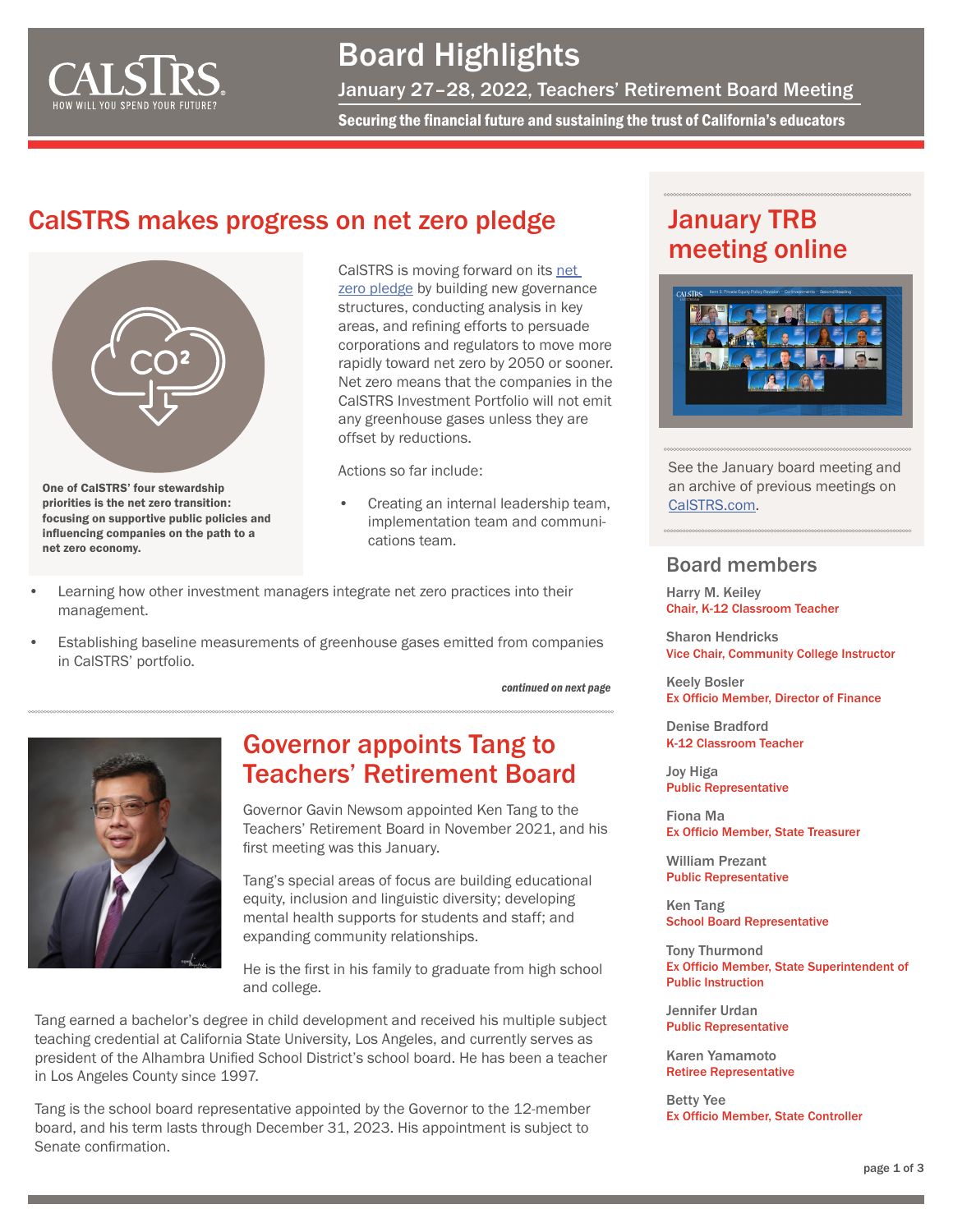#### Policy revisions to support cost savings initiatives through the Collaborative Model

The Collaborative Model investment strategy—which has saved CalSTRS more than \$780 million since 2017—focuses on managing more assets internally to reduce costs, control risks and increase expected returns, and leveraging external partnerships to achieve similar benefits.

[The board approved several revisions](https://resources.calstrs.com/publicdocs/Page/CommonPage.aspx?PageName=DocumentDownload&Id=b0b715da-32e6-49e9-97f3-9a4b97656cad) to the CalSTRS Private Equity Investment Policy that reflect the growth of the portfolio, changes in the marketplace and the need for more flexibility in pursuing the Collaborative Model.

CalSTRS' Private Equity team is increasing its focus on co-investments, which are investment opportunities that have little to no management fees or incentive fees (known as carried interest). Policy revisions expand the range of co-investment sources and strategies while increasing the allowable commitment size to a given co-investment.

[The board also approved](https://resources.calstrs.com/publicdocs/Page/CommonPage.aspx?PageName=DocumentDownload&Id=e3242f43-eb4b-4cc3-b8a7-ec7c3d289f6e) moving the long-term Private Equity asset allocation target from 11% to 13%, one year sooner than originally planned. CalSTRS made this recommendation due to Private Equity's growth during the past year. In addition, the board approved lowering the Public Equity target from 49% to 47% to fund the Private Equity shift.

CalSTRS' long-term asset allocation targets—which have a range of plus or minus 3% to control risk and ensure proper allocation of the portfolio—are set once every four years as part of an asset-management study. CalSTRS' recommendations following the study must be reviewed and approved by the board. The next study will be in early 2023.

CalSTRS is reviewing asset class and economic assumptions this year in preparation for next year's study.

*continued from previous page*

## CalSTRS makes progress on net zero pledge

CalSTRS shared its progress [in an agenda item](https://resources.calstrs.com/publicdocs/Page/CommonPage.aspx?PageName=DocumentDownload&Id=f1ed80a2-f341-4b96-9eb2-caebfd4406a0) for the January meeting, thus informing the Teachers' Retirement Board that one-year net zero goals are on track.

As part of its net zero commitment, CalSTRS plans to build on past successes and execute a "heightened engagement" plan using [proxy votes](https://www.calstrs.com/blog-entry/protecting-your-pensions-why-calstrs-votes-matter) to encourage companies to take actions to reduce greenhouse gas emissions.

CalSTRS will vote against the election of all directors who lead companies that do not disclose these emissions and are in industries that emit high levels of greenhouse gases. In addition, CalSTRS will support shareholder proposals that better align a company's strategy with a net zero economy.

CalSTRS will also continue to advocate for government policies, especially at the Securities and Exchange Commission, that require increased disclosure from companies about the climate risks they face.

In addition to the net zero transition, other CalSTRS [steward](https://resources.calstrs.com/publicdocs/Page/CommonPage.aspx?PageName=DocumentDownload&Id=67e599ad-ae3b-4072-b467-3290fc1b2fde)[ship priorities](https://resources.calstrs.com/publicdocs/Page/CommonPage.aspx?PageName=DocumentDownload&Id=67e599ad-ae3b-4072-b467-3290fc1b2fde) include:

- Corporate and market accountability: Advocate for mandated corporate disclosures on climate risks and employee management.
- Board effectiveness: Expand board diversity beyond gender with a focus on improving employee management.
- Responsible civilian firearms: Improve safety and risk of online transactions of "ghost guns" facilitated by credit card companies. Ghost guns are firearms built with parts sold without serial numbers.



#### Meetings on the move

Starting in April 2022, Teachers' Retirement Board meetings will be held on Wednesdays and Thursdays, instead of Thursdays and Fridays. This change will be implemented with the board's spring offsite meetings, which are now scheduled for Wednesday, April 6, 2022, and Thursday, April 7, 2022. There is one exception: the July 2022 meetings will remain on Thursday, July 7, 2022, and Friday, July 8, 2022.